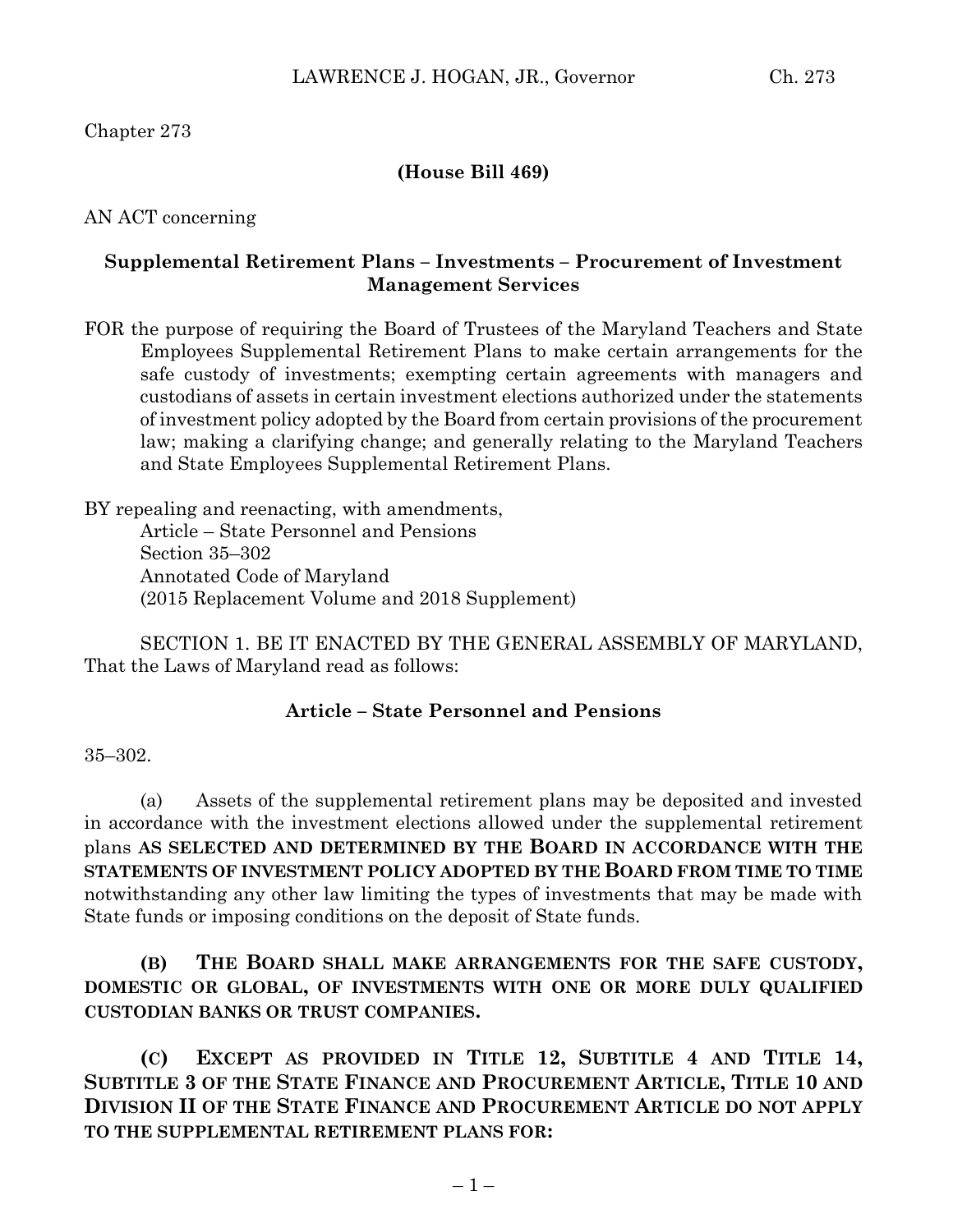**(1) SERVICES OF MANAGERS TO INVEST THE ASSETS DEPOSITED AND INVESTED IN INVESTMENT OPTIONS OF THE SUPPLEMENTAL RETIREMENT PLANS IN ACCORDANCE WITH THE STATEMENTS OF INVESTMENT POLICY ADOPTED BY THE BOARD FROM TIME TO TIME;**

**(2) EXPENDITURES TO MANAGE, MAINTAIN, AND ENHANCE THE VALUE OF ASSETS DEPOSITED AND INVESTED IN INVESTMENT OPTIONS OF THE SUPPLEMENTAL RETIREMENT PLANS SELECTED IN ACCORDANCE WITH THE STATEMENTS OF INVESTMENT POLICY ADOPTED BY THE BOARD FROM TIME TO TIME; AND**

**(3) EXPENDITURES FOR THE SAFE CUSTODY, DOMESTIC OR GLOBAL, OF ASSETS DEPOSITED AND INVESTED IN INVESTMENT OPTIONS OF THE SUPPLEMENTAL RETIREMENT PLANS SELECTED IN ACCORDANCE WITH SUBSECTION (B) OF THIS SECTION.**

**[**(b)**] (D)** (1) (i) The Board shall attempt to use to the greatest extent feasible minority business enterprises to provide brokerage and investment management services to the Board consistent with minority business purchasing standards applicable to units of State government under the State Finance and Procurement Article and consistent with the fiduciary duties of the Board.

(ii) For purposes of this subsection, brokerage and investment management services shall include services relating to all allocated asset classes.

(2) (i) To assist it in achieving the goal described under paragraph (1) of this subsection, the Board shall undertake measures to remove any barriers that limit full participation by minority business enterprises in brokerage and investment management services opportunities afforded under this title.

(ii) The measures undertaken by the Board shall include the use of a wide variety of media, including the Maryland Teachers and State Employees Supplemental Retirement Plans' Web site, to provide notice to a broad and varied range of potential providers about the brokerage and investment management services opportunities afforded by the Maryland Teachers and State Employees Supplemental Retirement Plans.

(3) In consultation with the Governor's Office of Small, Minority, and Women Business Affairs, the Board shall develop guidelines to assist the Board in identifying and evaluating qualified minority business enterprises in order to help the Maryland Teachers and State Employees Supplemental Retirement Plans achieve the objective for greater use of minority business enterprises for brokerage and investment management services.

(4) On or before September 1 each year, the Board shall submit a report to